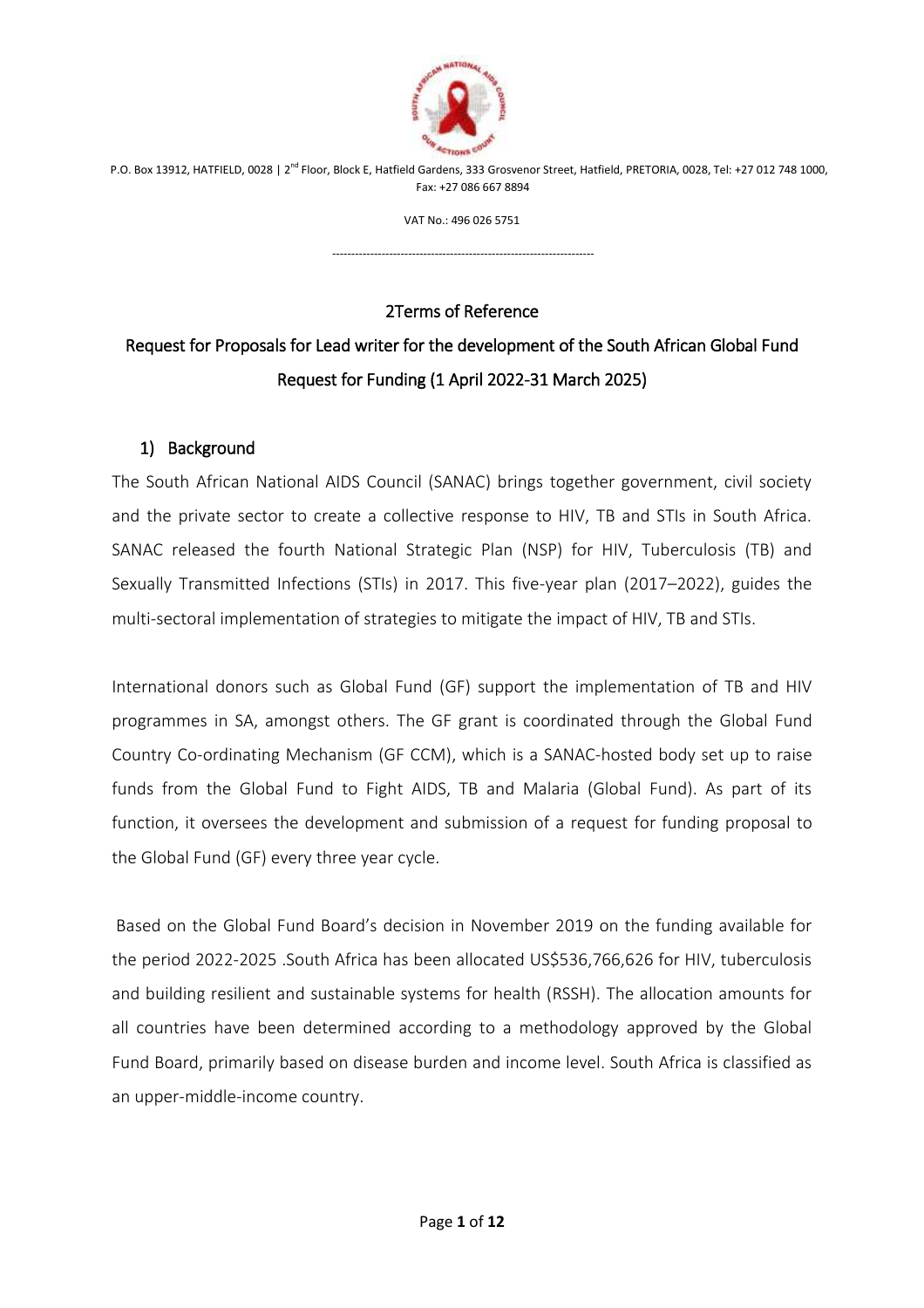

VAT No.: 496 026 5751

---------------------------------------------------------------------

A technical team comprising of in-country and external TB and HIV experts is being identified to assist in the development of the funding request. Additional technical assistance for the HIV Funding Request Steering Group is required to ensure that all elements of the HIV components are consistent and sound.

#### 2) Purpose of the consultancy

In conjunction with the SA GF CCM, and the SANAC Secretariat team, the consultant will serve as a Lead Writer of the next joint HIV, TB & Resilient and Sustainable Systems for Health (RSHH) Request for Funding to be submitted to the Global Fund. The funding request/ proposal should be in accordance with the GF Allocation Letter, which stipulates that South Africa has been invited to submit a request for funding for 536,766,626 USD over three years (1 April 2022 to 31 March 2025).

The lead writer will work in collaboration with the support writers, the expert consultants and technical working groups (TWGs) to develop the RFF. The RFF Application Form comprises five main sections; namely:

*1. Country Context* 

Applicants provide information on the current epidemiological situation and outline the constraints and barriers. They also provide an assessment of the country's current response to the disease.

*2. Funding Request* 

In this section, the country will prioritize the interventions and programs to be included in the Global Fund grant(s) and referenced in the attached Programmatic Gap Table(s), Funding Landscape Table(s), Performance Framework and Budget.

*3. Operationalization and Risk Mitigation*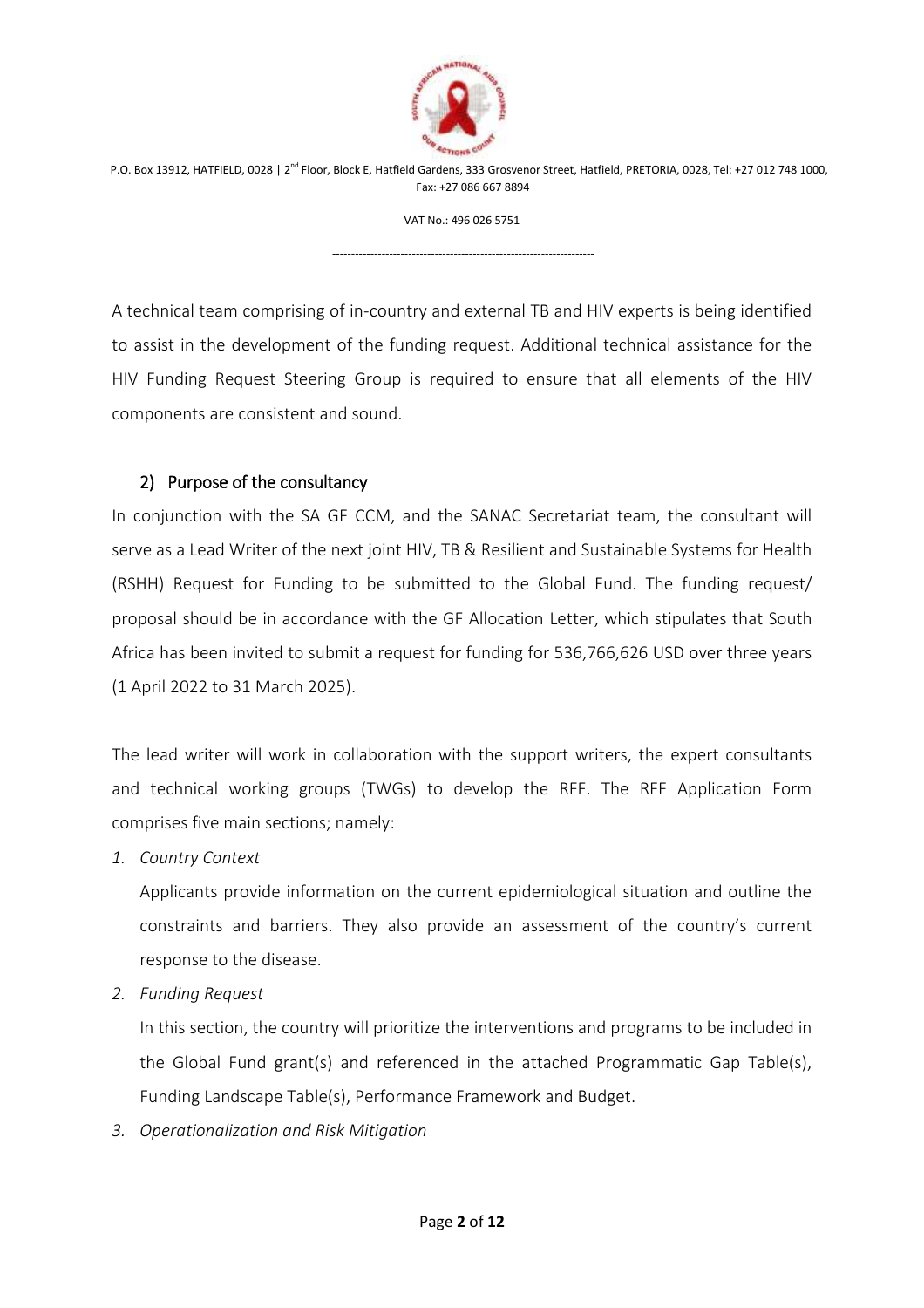

VAT No.: 496 026 5751

---------------------------------------------------------------------

After defining and costing the interventions to be funded, countries detail how these interventions will be implemented, and by whom. They also cover risk mitigation measures that will be put into place.

*4. Funding Landscape, Co-financing and Sustainability* 

Articulation of the current funding landscape and the anticipated future funding. This allows reviewers to understand the total commitments to the disease, both from the country and from other donors. In this section, countries also outline their commitments to co-financing and sustainability.

*5. Prioritized Above Allocation Request* 

Applicants are encouraged to include a prioritized request for additional funding beyond the allocation with their application. The total amount should represent at least 30 to 50 percent of the funding request. The prioritized above allocation request will be reviewed by the Technical Review Panel and technically strong interventions will be registered as unfunded quality demand.

The Lead Writer will work in collaboration with support writers, the expert consultants and technical working groups (TWGs) to develop the RFF. The expert consultants will include; costing and Finance, Monitoring and Evaluation, RSSH, Key Populations; Human Rights and TB, leading each technical area of the proposal. The Lead writer will be required to ensure alignment of the narrative of the main document of the RFF with the attachments and appendices from the expert consultants.

The Lead Writer is to work closely with the GF CCM RFF subcommittee, the CCM ;CCM Secretariat, Technical Support Unit ( TSU) and SANAC Secretariat; and other stakeholders to participate in HIV, TB and Key Populations stakeholder consultations participating in the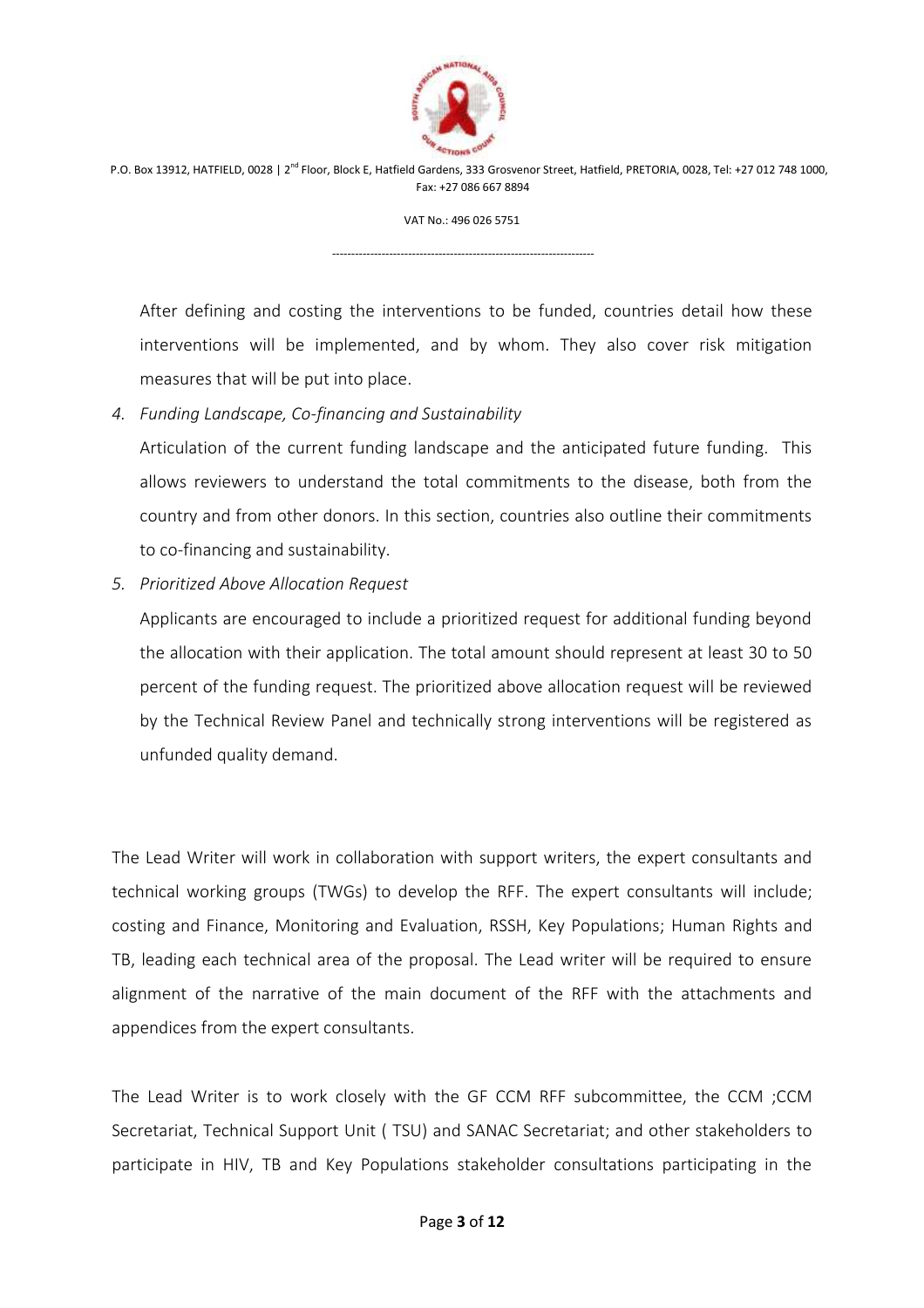

VAT No.: 496 026 5751

---------------------------------------------------------------------

implementation of the National Strategic Plan for HIV, TB and STIs (NSP). During the consultations, the Lead writer is expected to fully understand the direction and intention of consultations where evidence will be reviewed; priorities identified and aligned with the NSP priorities; and details of programme content and implementation arrangements finalised.

The consultant will bring to the programme design process previous experience from developing and writing successful integrated, multi-sectoral, proposals involving several stakeholders for institutional donors. It is desirable that the consultant also brings a good understanding of issues relating to key populations and RSSH.

Regular briefing of the CCM and its RFF Subcommittee will be an integral component of the RFF development process. The successful candidate will need to meet all the requirements as set out in this RFP. Prospective bidders must be able to provide adequate information proving that he/she will be able to satisfy the CCM's set requirements. The request for funding (RFF) has to be a full review that contains a comprehensive overall review of a program's approach and strategic priorities.

#### 3) Scope of Work

The CCM seeks to engage a consultant to work closely with the Support Writer; TSU and CCM Secretariat to:

3i) Manage the funding request development team;

- a) Coordinate the funding request team, and manage the team to achieve their deliverables in finalizing funding request proposal
- b) Provide technical and non-technical related to the funding request proposal writing to support the development of content for Technical, Management and Past Performance volumes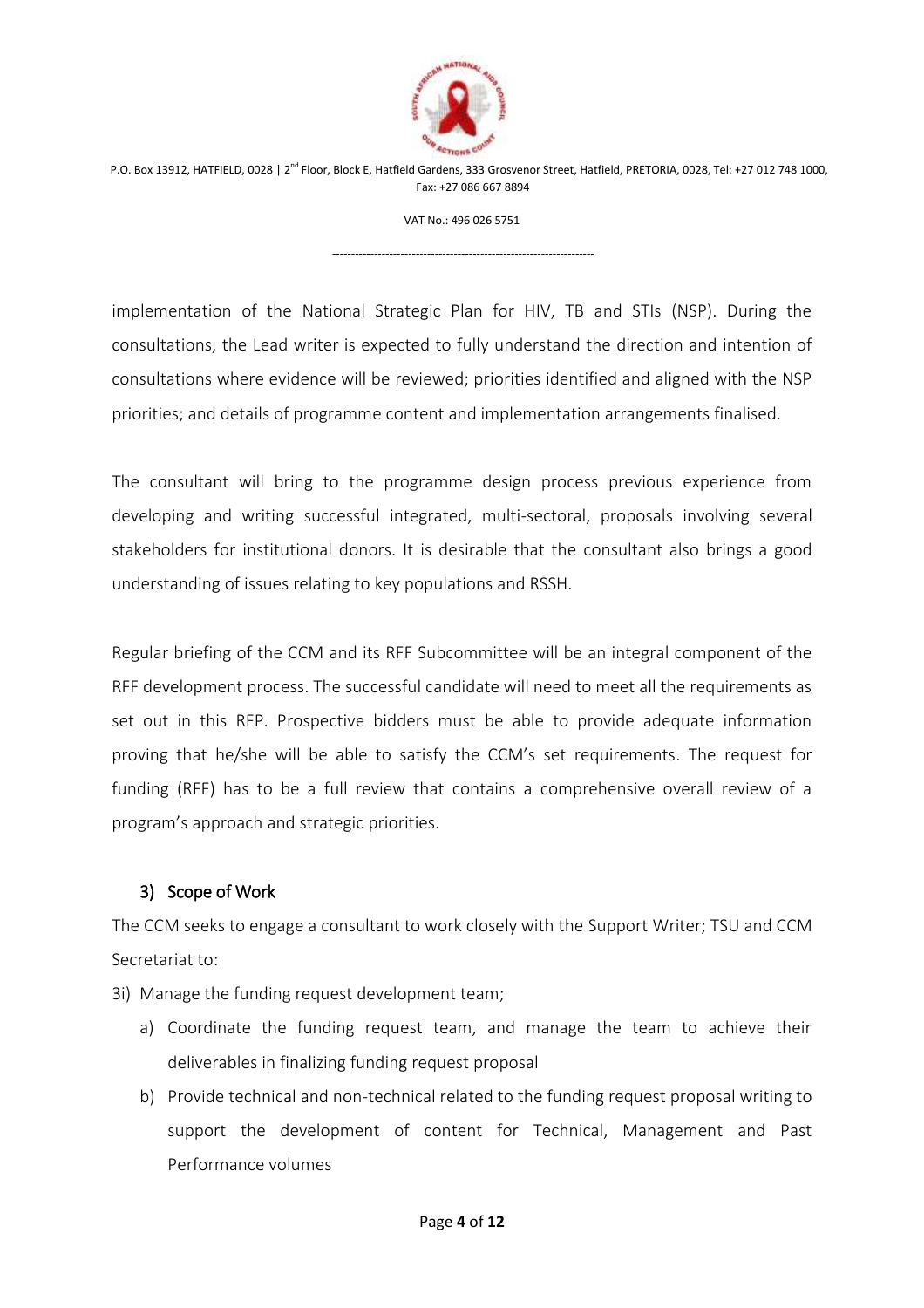

VAT No.: 496 026 5751

---------------------------------------------------------------------

- c) Facilitate information sharing and dialogue within government and communities
- d) Facilitate meetings with counterpart partners related to funding request development and grant making process
- e) Leverage on key and recent documents and using that as guidance in the proposal development

3ii) Support the GF CCM; CCM Secretariat and the SANAC Technical Support Unit in creating strategic partnerships with Government Departments, SANAC Technical Task Teams and Working Groups, Development Partners, and Civil Society Organizations ( CSOs) in developing the proposal

- a) Provide policy advice and technical support to the proposal design of the GF RFF through consultation with the Global Fund, Government, development partners, and CSOs
- b) Support the formulation exercise by facilitating engagement with stakeholders, inputs from relevant advisors and consultants, and proper preparation of the GF RFF documents in line with the Global Fund's procedures
- c) Conduct a problem analysis and validation workshop with partners and other relevant stakeholders

3iii) Ensure a clear logical framework and quality of proposal for joint HIV and TB Intervention program particularly for collaboration and coordination tasks among HIV and TB program implementer's parties, program targets, budgeting, and sustainability plan

- a) Develop comprehensive logical framework for joint HIV and TB Intervention program
- b) Ensure the quality of proposal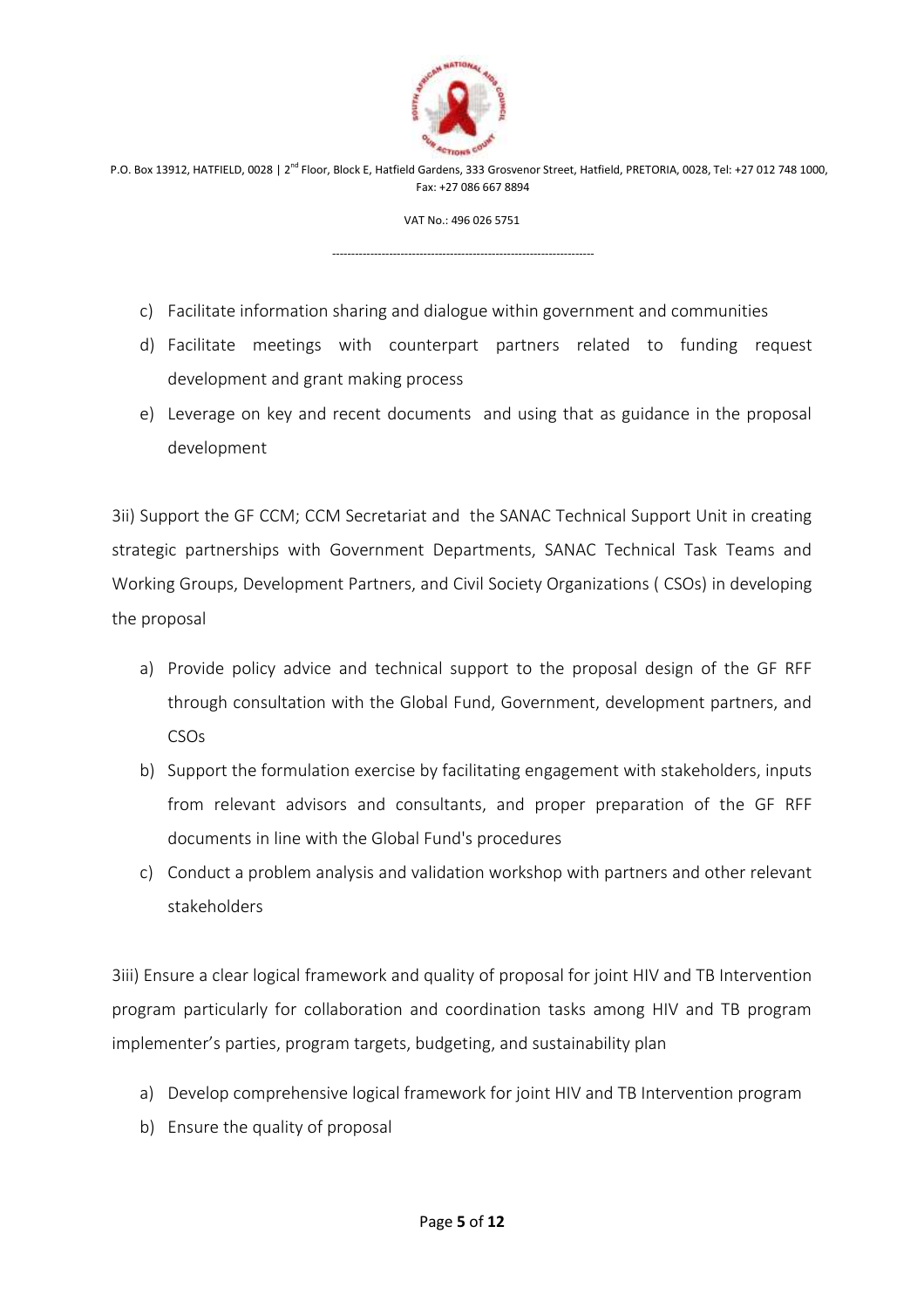

VAT No.: 496 026 5751

---------------------------------------------------------------------

c) Able to interpret collaboration and coordination tasks among HIV and TB program implementer's parties, program targets, budgeting, and sustainability plan which can be understood and reasonable into the proposal

3iv) In line with the agreed areas of work, conduct strategic prioritization of innovative, sustainable and cost-effective interventions, in collaboration with the CCM

- a) Identify the concrete activities to be included in the funding request to the Global Fund and provide the rationale for proposed prioritization;
- b) Provide explanation on the sustainability of these activities after the end of the Global Fund grant.

3v) Together with the GF CCM RFF subcommittee, the CCM and the SANAC Technical Support Unit, draft the RFF based on GF guidance documents and complete the following templates and documents through a consultative process:

- a) Funding request form template for Tailored for focused portfolios based on GF instructions
- b) Funding landscape table
- c) Government Co-Financing commitment to Global Fund supported programs template.
- d) Performance Framework template
- e) Detailed and Summary Budget
- f) Sustainability Plan

3vi) Coordinate with the CCM Secretariat for the timely completion of the following documents: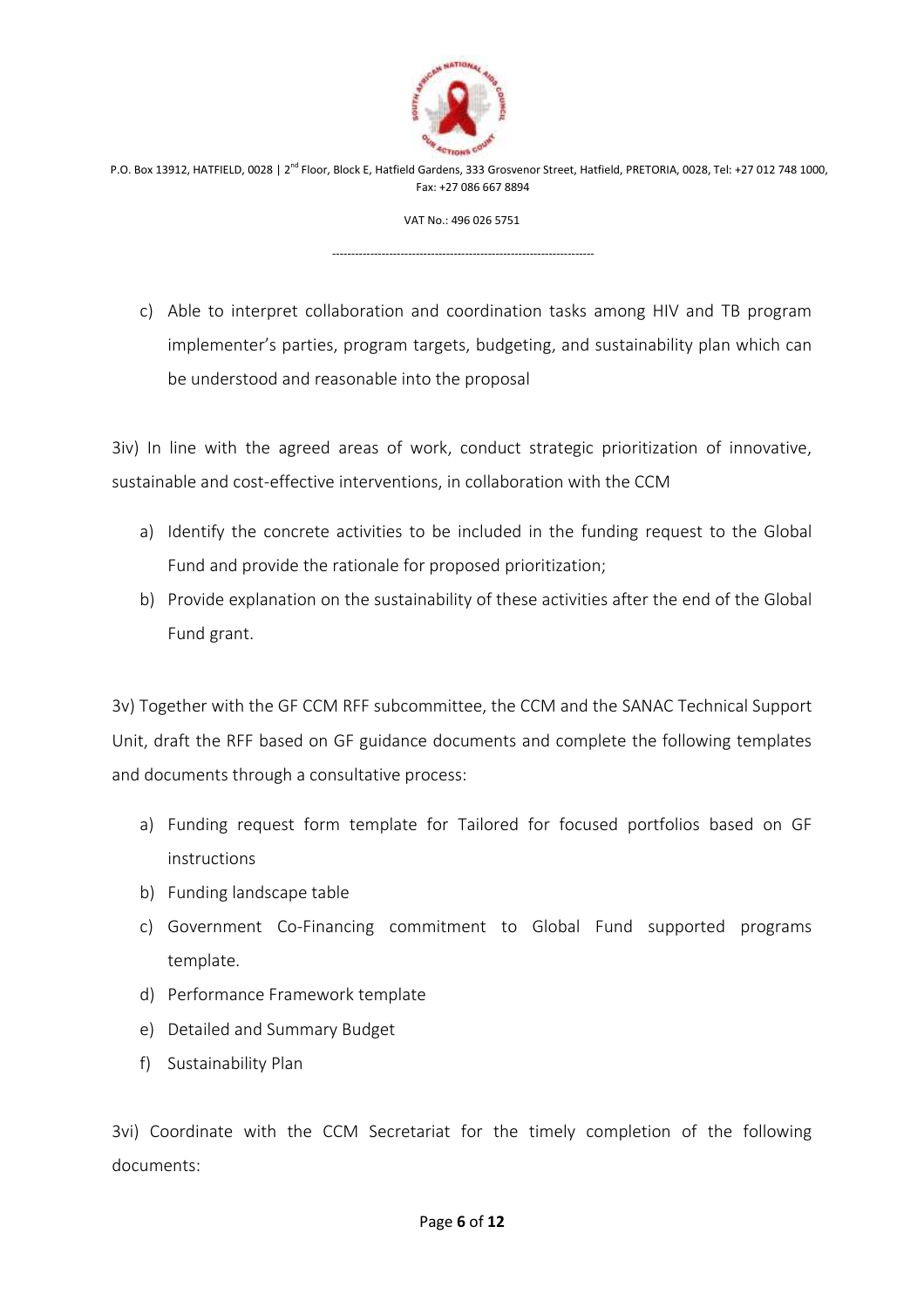

VAT No.: 496 026 5751

---------------------------------------------------------------------

- a) CCM members endorsement of funding request form
- b) CCM statement of compliance template

3vii) Gather feedback on draft package of documents from GF RFF Sub-Committee, CCM, The Global Fund, and other relevant stakeholders; and together with the CCM Sec and SANAC Technical Support Unit,

- a) Ensure that these are addressed in the documents to be submitted.
- b) Address the comments provided by the Technical Review Panel and revise the proposal accordingly, within the given timeline

3viii) Perform other duties that may be assigned in relation to the preparation of the funding request. This can include but not limited to:

- a) Participate in teleconference calls with the Global Fund Country Team in the beginning of the assignment to clarify requirements and expectations and in the end of the assignment to check whether these are met;
- b) Follow-up and provide an update on the implementation of the recommendations of the Technical Review Panel (TRP) based on the review of the documents submitted;
- c) Liaise effectively with technical partners to seek advice as/if necessary.
- d) Lead the preparation of presentations and communication briefs to various stakeholders.

#### 4) Deliverables

The consultant will have a major impact on the quality of the GF RFF development and will contribute to the effective and efficient process for the proposal development,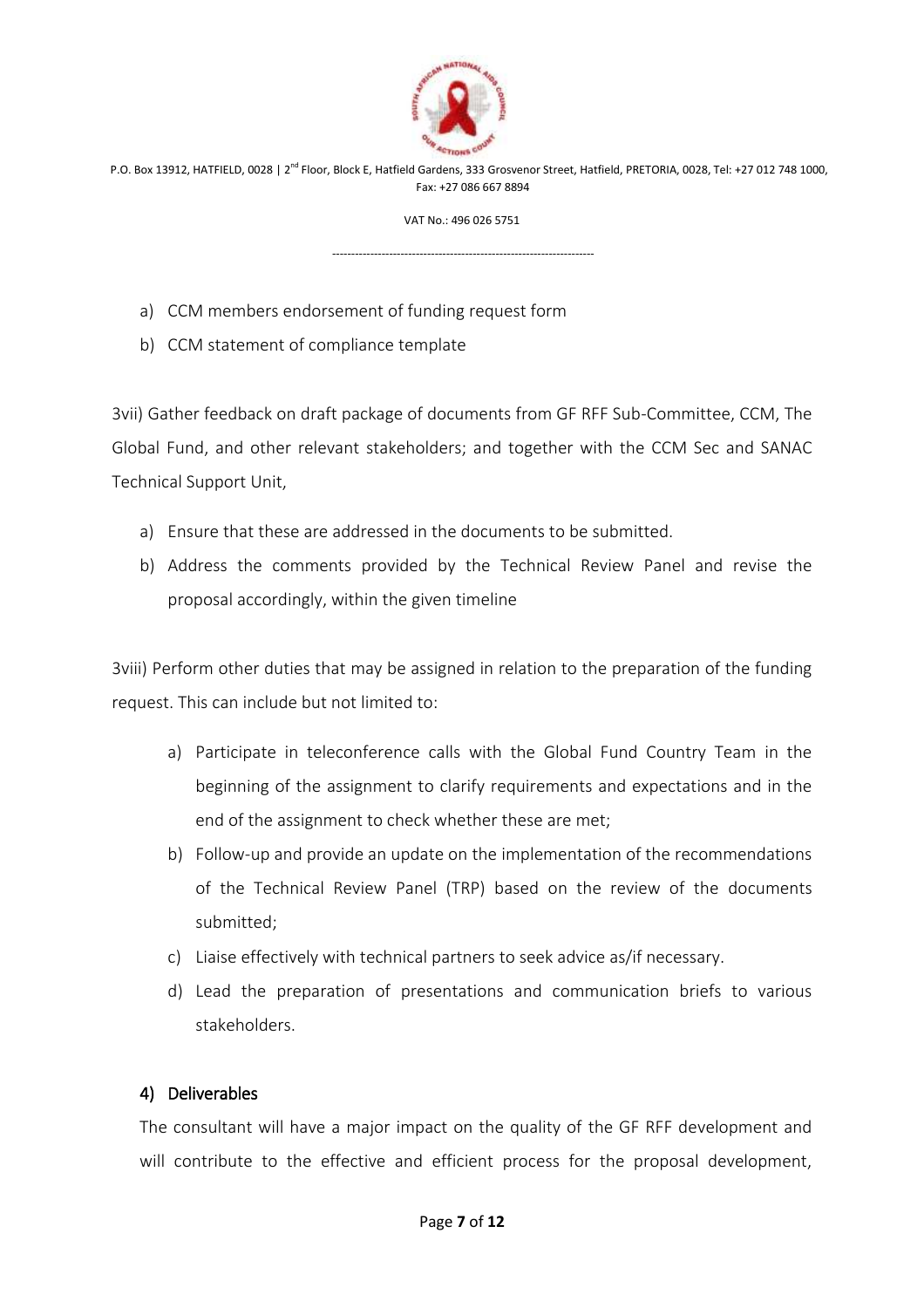

VAT No.: 496 026 5751

---------------------------------------------------------------------

maintenance of partnerships, and effective mobilization of resources to demonstrate its value add to the government and other major stakeholders.

The following are the expected deliverables based on agreed timelines, and will be submitted with the contribution of the Support Writers, the Expert Consultants, GF CCM RFF Sub-committee, CCM and the SANAC Technical Support Unit,

- a) Draft full proposal and budget, including all required documents
- b) Full proposal for submission, integrating comments and inputs from all relevant stakeholders
- c) Revised Final proposal by 06 August 2021

# 5) Institutional Arrangement

- a) Consultant will present the methodology and working arrangement to the GF RFF Sub-Committee, CCM, HIV, Key Populations and TB TWGs, relevant Government, development partners, and CSOs
- b) Consultant will have meeting with GF RFF Sub-Committee, CCM, HIV, Key Populations and TB TWGs, relevant Government, development partners, and CSOs
- c) CCM Secretariat and SANAC Technical Support Unit will facilitate to arrange the meetings with related partners
- d) Consultant will present the initial strategy after the meeting with relevant stakeholders to CCM Secretariat and SANAC Technical Support Unit
- e) Consultant will submit the draft and final document as deliverables
- f) The level of effort expected is to be a maximum of 120 days. This will spread over the eleven (11) months.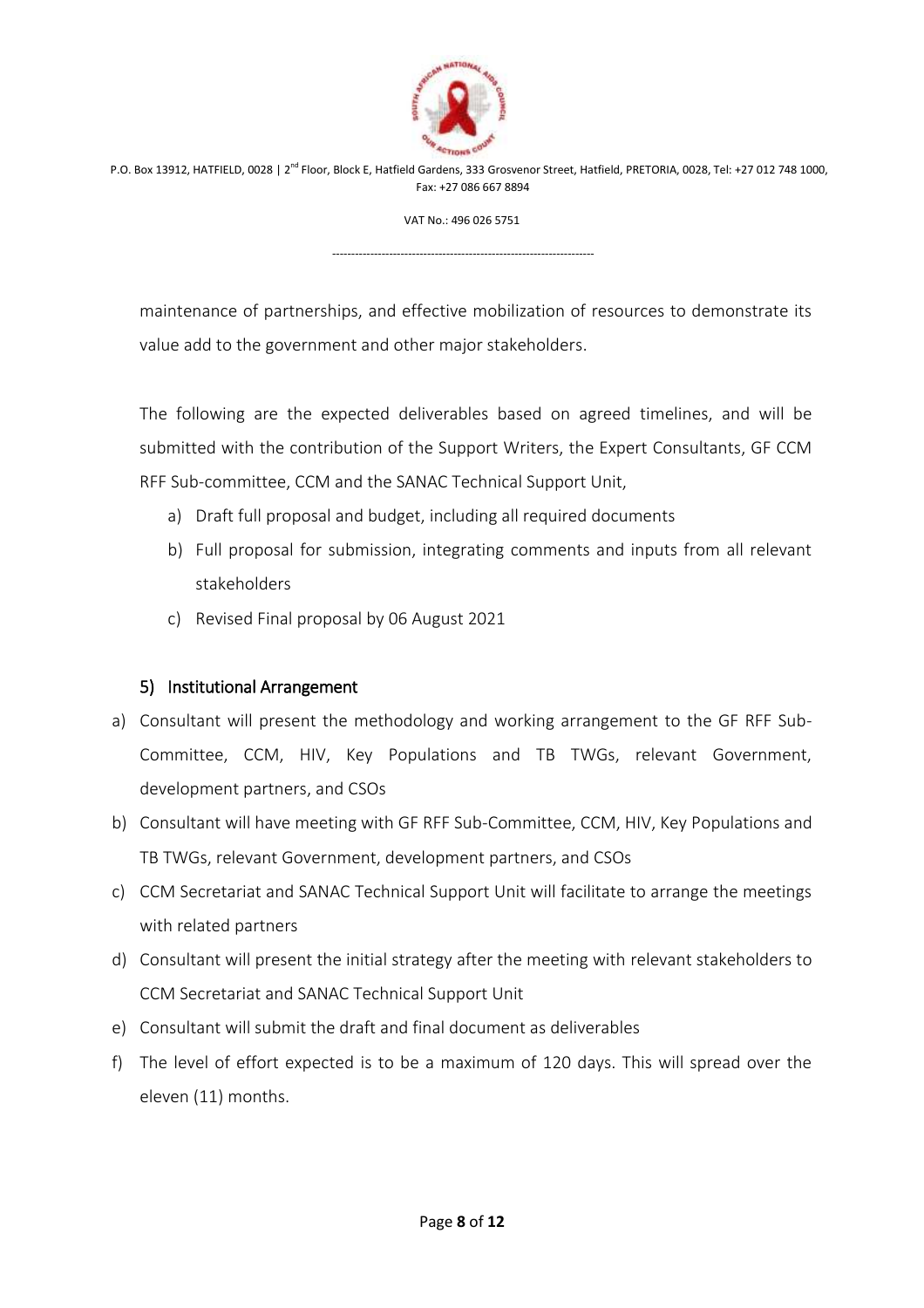

VAT No.: 496 026 5751

---------------------------------------------------------------------

g) The work will be remunerated based on actual time worked substantiated by high quality documents as proof of work done by the consultant, meeting attendance and participation, as approved by SANAC secretariat procurement procedures.

# 6) Timeframe

The duration of the contract will be for a period of eleven (11) months (maximum 120 days) from the contract's commencement date, which is anticipated to be from October 2020.

# 7) Qualifications and Experience

- Post graduate degree in public health, development studies, social sciences or other relevant field.
- Extensive knowledge of the HIV and TB epidemics and RSSH in South Africa
- Extensive knowledge and experience of the funding landscape for HIV, TB and RSSH in SA, including knowledge of the contribution of various government departments and other funders including PEPFAR and the Global Fund.
- Strong understanding of HIV and TB programming, including the need to focus on Gender issues, Key Populations and Human Rights to meet GF requirements.
- A minimum of 8 years of demonstrated experience in successfully managing technical supports in health and preferably in HIV or TB; detailed knowledge of program support by The Global Fund requirements are desirable.

# 8) Core Competencies:

 Demonstrated skills in the areas of Strategic Planning, Implementation, Monitoring and Evaluation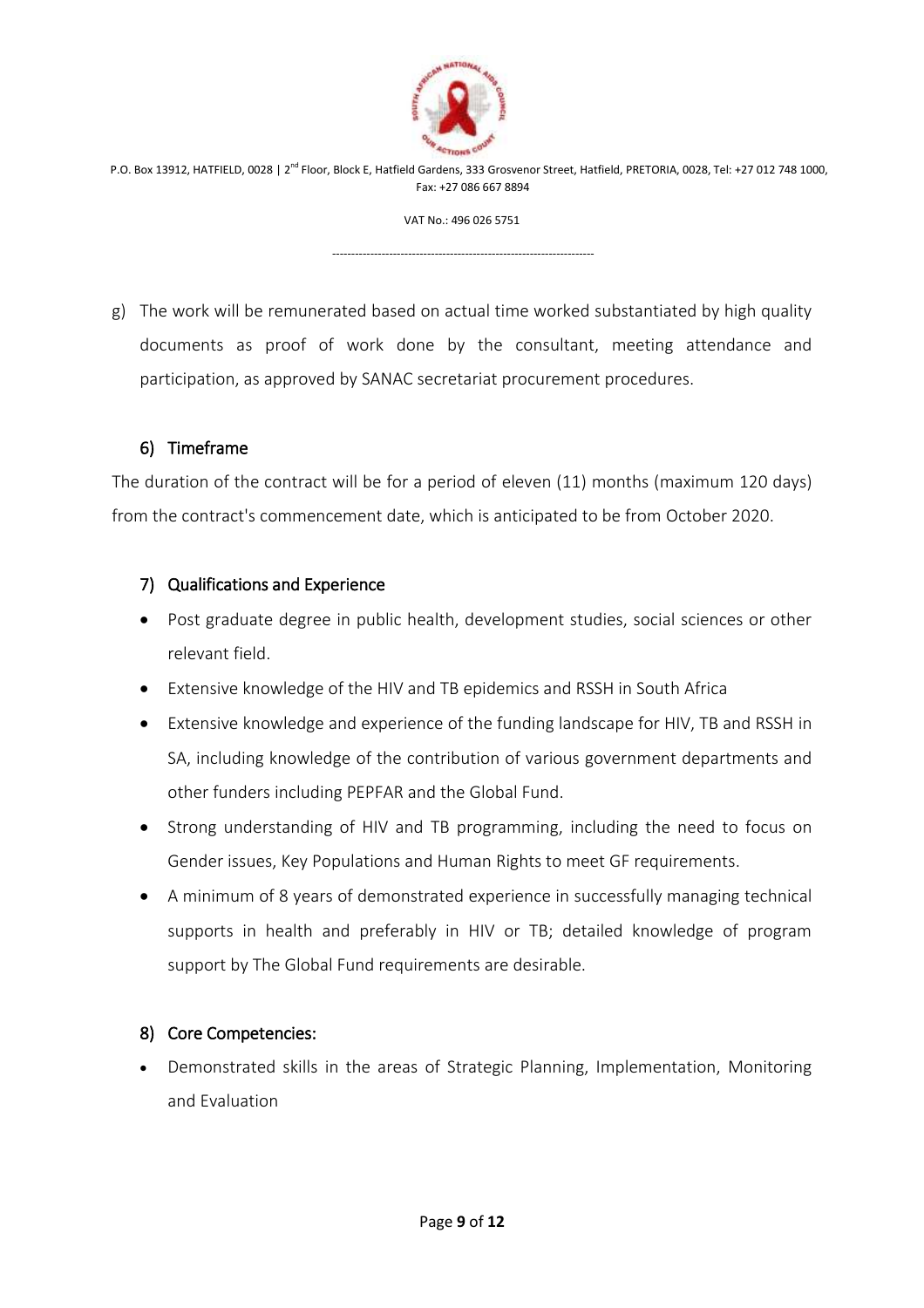

#### VAT No.: 496 026 5751

---------------------------------------------------------------------

 Demonstrated ability to work in a multi-cultural environment and establish harmonious and effective working relationships, both within and outside the organization

- Experience in working with Government, Non-Governmental Organizations and development aid
- Sound knowledge and proven record working experience with international donor & development community in project implementation
- High degree of integrity, and highly organized and good analytical skills
- Excellent networking, oral and written communication, presentation, and reporting skills in English
- Fluency in written and spoken English is an absolute necessity
- Experience in in the usage of computers and office software packages (MS Word, Excel, etc.) and database familiarity

#### 9) Functional Competencies:

- Support the preparation of information for advocacy
- Contributing to results through provision of information
- Generates new ideas and proposes new, more effective ways of doing things
- Ability to work under pressure and adhere to deadlines.

# 10) Supervision

The consultant will be supervised by the SANAC Technical Support Unit and the CCM Secretariat at SANAC, who will work closely with the consultant to discuss the work and the review drafts and the final product.

# 11) Proposal Format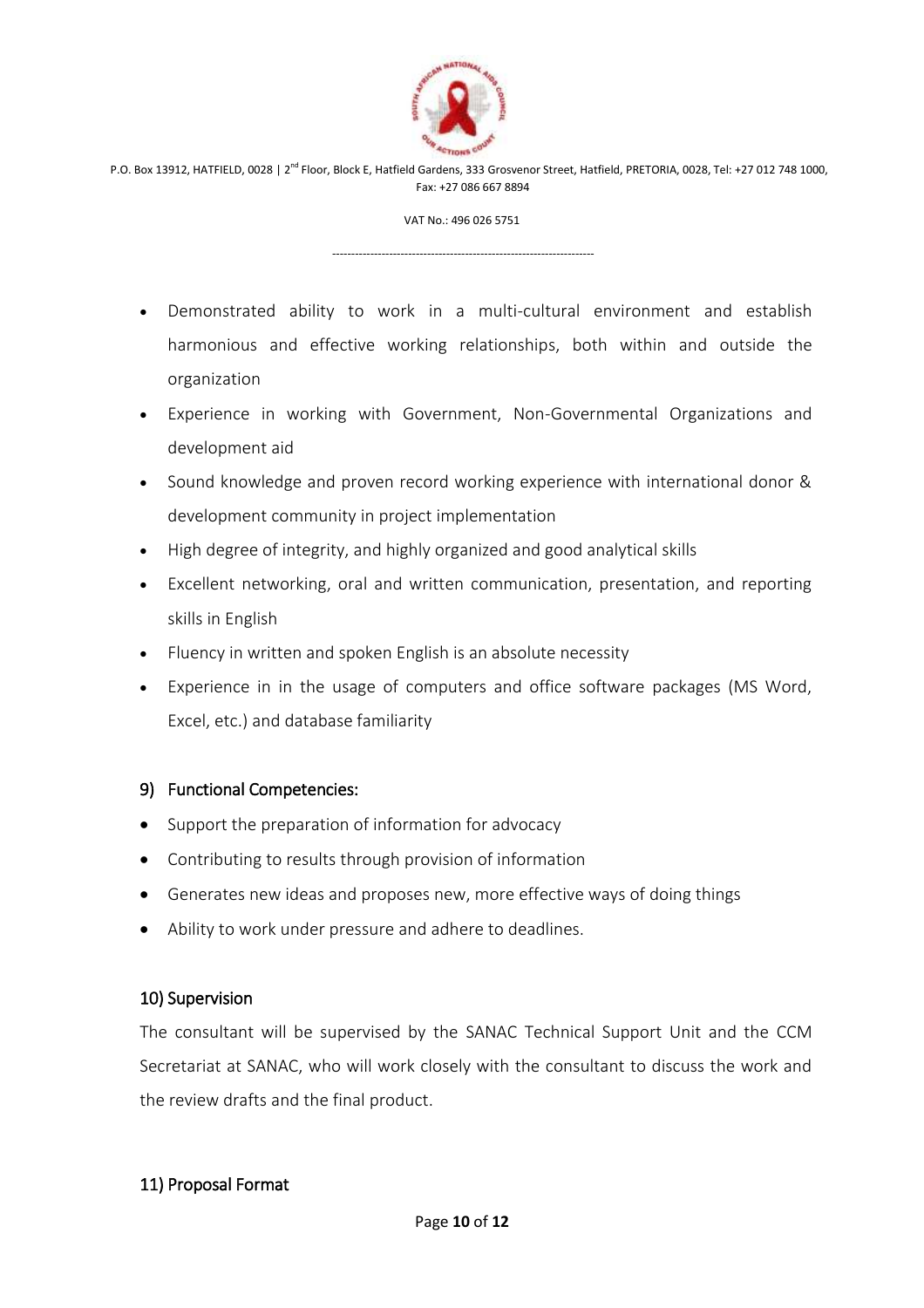

VAT No.: 496 026 5751

---------------------------------------------------------------------

A detailed proposal in response to this ToR is due on Friday 24 October 2020 by 12h00pm containing all the information required to evaluate the bid against the requirements stipulated in this terms of reference document. Please send your proposals to [andries@sanac.org.za](mailto:andries@sanac.org.za) the following should be attached to the proposal as annexures:

- i) Annexure A: Annexure A: Technical Proposal demonstrating ability to complete the assignment and produce a quality document as per scope of work detailed above
- ii) Annexure B: Summary of past experience. The proposal should contain CVs of proposed team members which show the range of similar assignments they have undertaken and the size of these assignments, three letters of reference or other means of verifying past experience
- iii) Annexure C: Summary details of proposed team
- iv) Annexure D: Pricing information. Price proposals should include VAT and should be fully inclusive of ALL costs to deliver the outputs indicated in the terms of reference

# 12) Criteria for Selection

The selection of the best offer will be based on the combined scoring method: (the qualifications and methodology will be weighted 80%, combined with the price offer, which will be weighted 20%).

- Technical proposal demonstrates clear process and methodology for delivering high quality products in line with the ToR (40%).
- Demonstrated track record / knowledge in the area of HIV and TB programming, including the need to focus on Gender issues, Key Populations and Human Rights (20%)
- Demonstrated track record in delivering similar projects (20%)